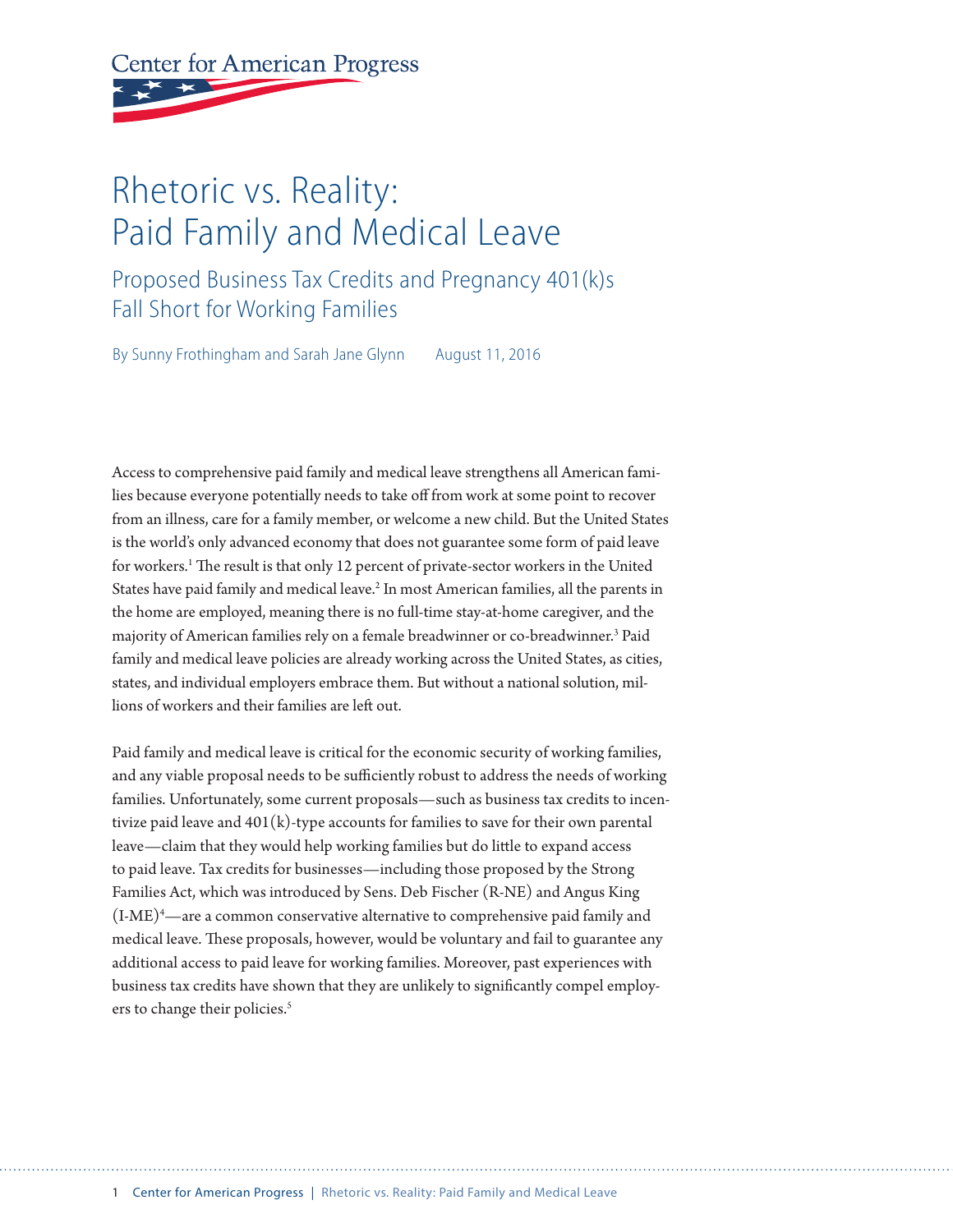Under another conservative alternative, workers would save up to fund their own paid family and medical leave for qualifying events, such as the birth of a child or a family illness, through "Personal Care Accounts."6 Workers could personally save up to the equivalent of 12 weeks of paid leave tax-free with contributions capped at \$5,000 per year. $^7$  Also known as a pregnancy 401(k), this proposal falls far short of what working families need. Workers who are able to save significantly are usually higher-wage earners—many of whom already have access to paid leave.<sup>8</sup> In addition, since parents generally have their first child early in their working lives when they are earning the least—the average age at which a woman has her first child is  $26^{\circ}$ —many families would have little opportunity to contribute meaningfully to a plan before needing to draw on it.<sup>10</sup>

In 2014, the Center for American Progress and the National Partnership for Women & Families outlined the key features necessary in a national family and medical leave program. A comprehensive paid family and medical leave program must be available to all workers; cover serious family and medical needs; be affordable and cost effective; be inclusive of diverse families; and be accessible to workers without adverse employment consequences.<sup>11</sup> Two potential options, including a social insurance model and a business-government partnership, would fit the criteria laid out by CAP and the National Partnership and expand paid family and medical leave broadly to ensure that every working family has a fair shot at economic prosperity.12 A legislative vehicle for the social insurance model can be found in the Family and Medical Insurance Leave, or FAMILY, Act—introduced by Sen. Kirsten Gillibrand (D-NY) and Rep. Rosa DeLauro  $(D-CT)$ , along with 150 co-sponsors.<sup>13</sup>

In order to parse which proposals would best suit the needs of working families and the U.S. economy at large, as well as to dispel misconceptions about paid family and medical leave, this issue brief examines the most frequent myths about paid family and medical leave.

#### Myth: Comprehensive paid family and medical leave proposals are too expensive

Paid family and medical leave is a commonsense investment in the working families that drive the nation's economy: Paid leave increases labor force participation, increases employee retention, boosts the lifetime income and retirement security of workers, and leads to healthier parents, children, and families.<sup>14</sup> Research also shows that when mothers are able to take paid maternity leave, they are more likely to return to work, more likely to report raises, and less likely to receive public assistance compared with those who cannot or do not take leave.<sup>15</sup> When families have access to paid family and medical leave, they are better equipped to weather an illness, welcome a new child, and thrive financially—all of which mean a stronger economy for all.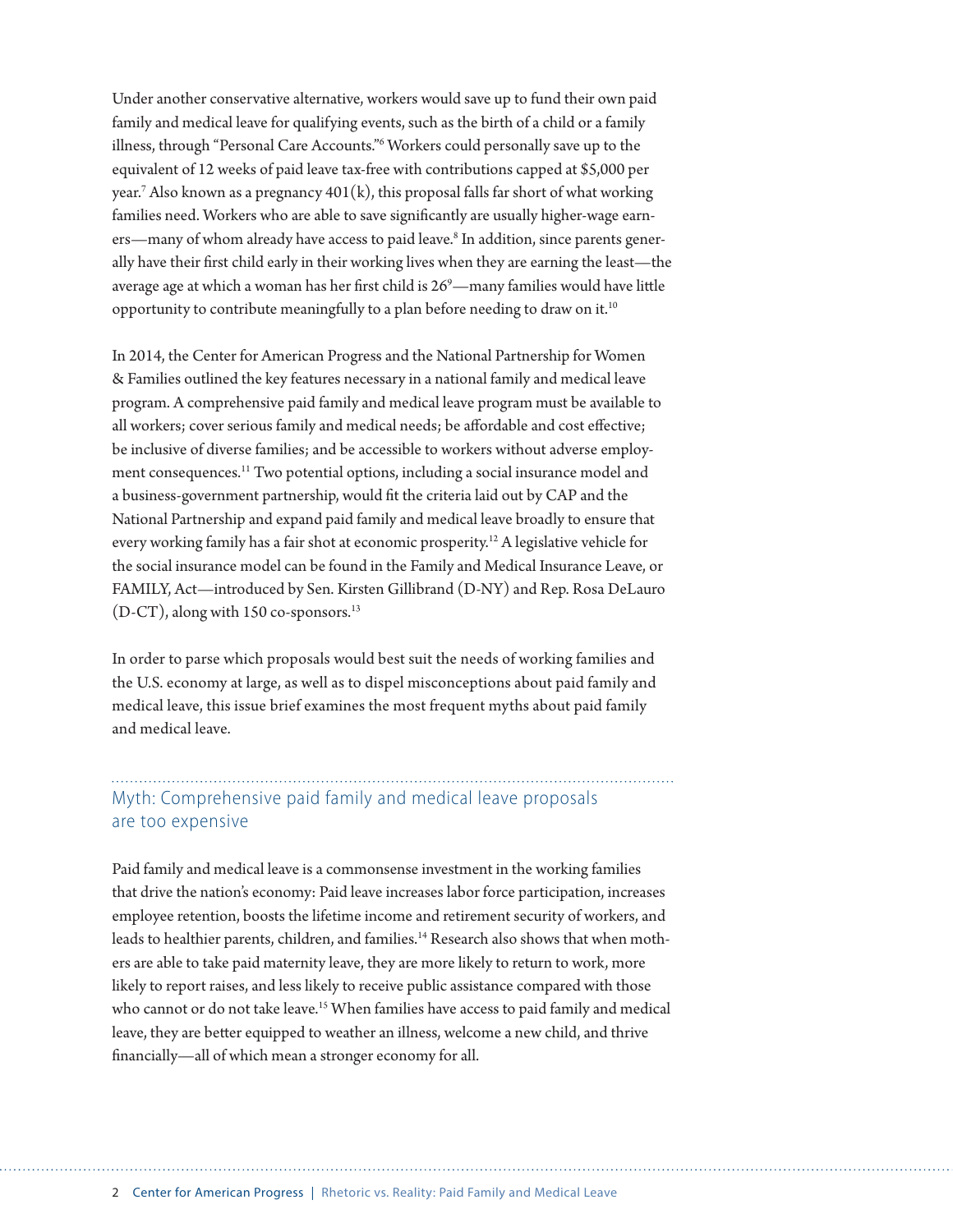In reality, it is the current lack of paid family leave that is too expensive for working families and the economy as a whole. Not having access to paid leave costs the nation by depressing labor force participation rates. The U.S. Department of Labor estimates that if the United States had the same female labor force participation rates as Canada and Germany—countries that have paid leave and other policies to help working families there would be more than \$500 billion in additional economic activity annually.<sup>16</sup>

Social insurance models, the most common form of providing paid family leave across the globe, are an inexpensive way to provide paid leave. Under the FAMILY Act, for example, employees and employers would each contribute a small amount—with the average worker's contribution estimated at less than \$2 per week—from each paycheck to an insurance fund.<sup>17</sup>

### Myth: Paid leave for all workers is a nice idea but would hurt businesses, especially small businesses

Research shows that paid family and medical leave programs have neutral or positive impacts on business.18 Sue Wojcicki, current CEO of YouTube and the first Google employee to take maternity leave, argued that paid leave is good for business after a maternity leave policy decreased the number of new moms who left Google by 50 percent.<sup>19</sup>

Currently, three states have implemented paid leave programs: California, Rhode Island, and New Jersey.20 In a survey of California employers, almost all reported either no change in or a positive impact on employee morale, and roughly 9 out of 10 employers saw no change in or positive impacts on turnover, productivity, and profitability/performance.<sup>21</sup> A study of New Jersey's program found that no employers reported any negative effects on their productivity or turnover, no employers were aware of any examples of abuse of the program, and some reported that the program increased morale.<sup>22</sup> The research shows that paid family and medical leave, in addition to the robust positive effects on families, generally has a positive or no impact on the way businesses run.<sup>23</sup>

Across the United States, employers of all sizes recognize the value of investing in their employees. According to Small Business Majority, more than two-thirds of small businesses already have some form of family and medical leave policy in place, including paid, unpaid, formal, and informal policies. But voluntary programs only cover certain workers. A national solution would put basic standards in place and ensure workers in businesses of all sizes have access to paid family and medical leave. In New York, which recently passed paid leave, a 2013 survey found that a majority of small-business owners supported a social insurance model of paid family and medical leave.<sup>24</sup> In a survey of California employers, the vast majority of businesses reported that paid family and medical leave had a minimal effect on running their business, and small businesses were even less likely than larger businesses to report any negative impact.<sup>25</sup>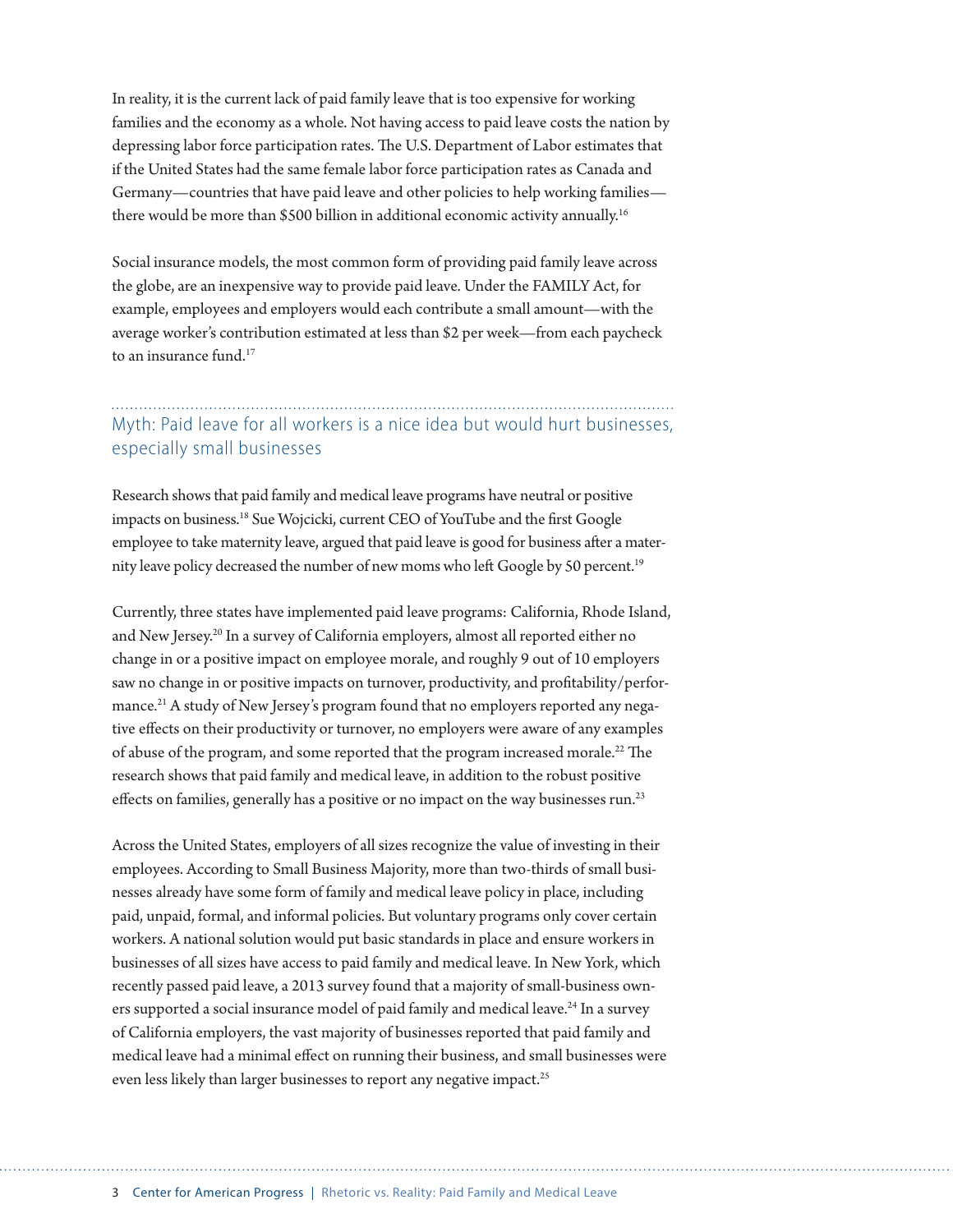## Myth: Tax credits for businesses would ensure that workers have access to the time off they need

As seen in the bill proposed by Sens. Fischer and King, proposals to expand paid leave by offering tax credits to businesses often utilize the rhetoric of supporting families, but they do not actually guarantee any increased access to leave—especially for the low- and middle-income working families that have the least access and the most risk of financial instability.<sup>26</sup> Providing a tax credit might encourage some companies to implement new policies, but all workers need access to leave—not just higher-wage workers or workers at participating companies.27 Furthermore, the impact of the proposed tax credit would likely be very limited and do little to change employer behavior, based on analysis of the impact of other tax credits intended to incentivize employers.<sup>28</sup> In addition, if employers are expected to implement paid leave on their own, this piecemeal approach could disproportionately affect businesses that employ large numbers of women of child-bearing age or older workers who are more likely to need temporary disability leave. Implementing a program at the national level would ensure that workers across sectors have access to paid family and medical leave without overburdening individual businesses.

# Myth: Pregnancy 401(k)s are a viable solution for new parents

Unfortunately, creating 401(k)-style accounts to fund paid leave is also unlikely to expand access for low- and middle-income families. For prospective new parents, the proposal is especially problematic—given that the average age at which a woman has her first child is 26—since workers would be attempting to save during their lowest earning years. Furthermore, there would be very little time for any contributions to compound before workers needed to use them.<sup>29</sup> Saving up for 12 weeks of unpaid leave means setting aside the equivalent of 23 percent of annual income, in addition to paying rent, living expenses, and any student loan debt, as well as saving for other costs or retirement. This is a tall order for people who are early in their careers. As an example of how difficult it is for young adults to save, 43 percent of Millennials ages 18 to 34 report that they would probably or certainly be unable to come up with even \$2,000 to cover an unexpected cost on the short term.30

#### Myth: Paid family and medical leave would hurt working women by deterring employers from hiring them

Updating workplace standards to include policies such as paid family and medical leave would unquestionably help working women if they are implemented comprehensively and in a gender-neutral way. Men who have access to paid leave are more likely to take leave than men who do not have access to any leave or only have access to unpaid leave. In California, men's proportion of leave taken to bond with a new child doubled in the nearly 10 years after implementation of the state's paid family leave program.<sup>31</sup> When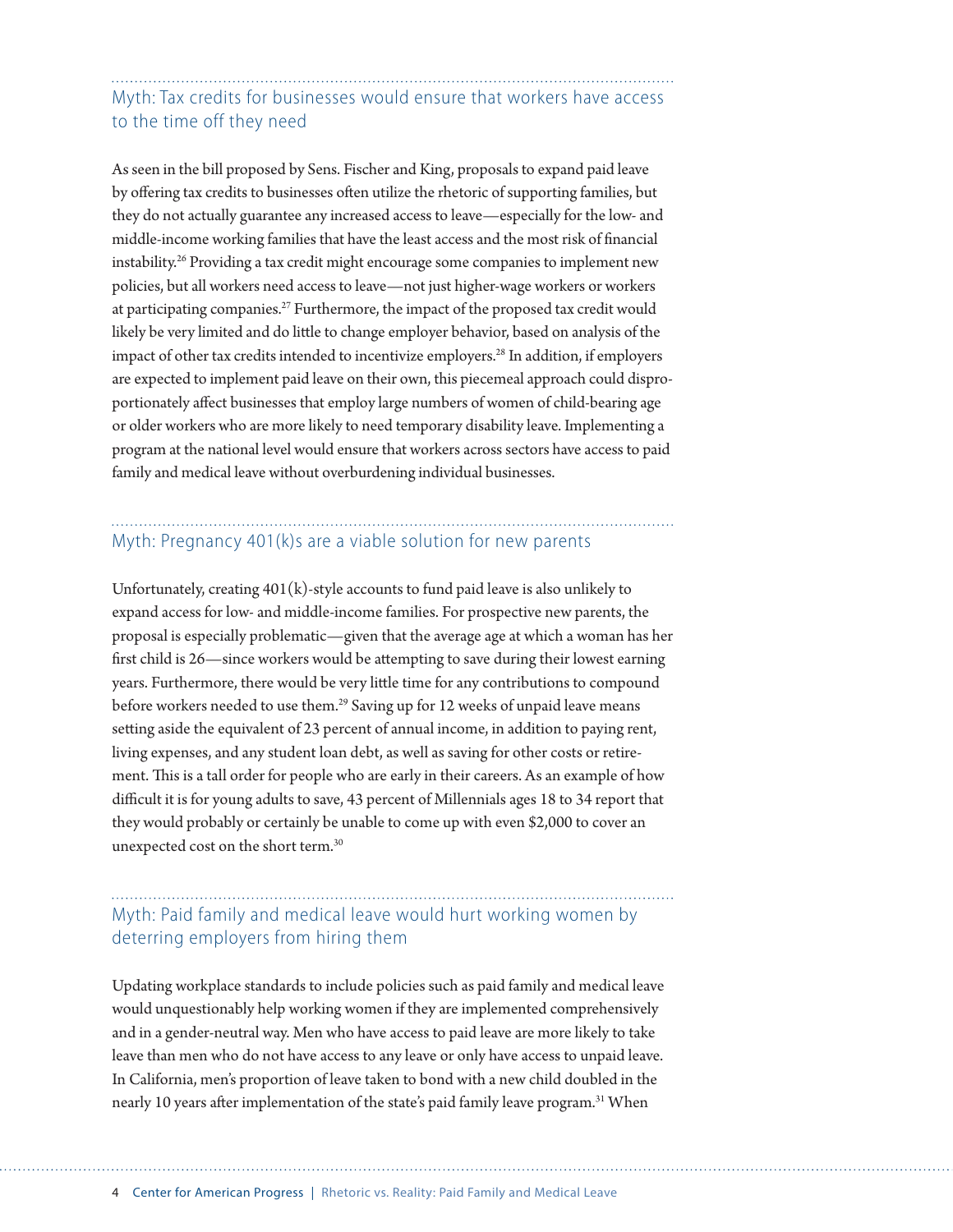workers of all genders can take paid leave, the stigma associated with taking leave ebbs and the potential negative impact of taking leave, such as having caregiving gaps in work history, diminishes.<sup>32</sup> For example, 10.5 percent of the gender wage gap can be explained by breaks in women's work history and shorter job tenures, which are often due to caregiving responsibilities. Therefore, making paid family and medical leave available to all workers has the potential to shrink the gender wage gap.<sup>33</sup> Furthermore, when men take leave to care for a new child, they become more confident in their ability to care for their children and are more involved as fathers even as children get older.<sup>34</sup>

# Myth: Current policies are enough to give workers the flexibility they need to manage work and family

For more than 20 years, the Family and Medical Leave Act, or FMLA, has helped families overcome work-family challenges by giving eligible employees the right to take unpaid job-protected leave to recover from personal illnesses or care for a new child or other family member.35 But in order to qualify, workers must have been on the job for at least a year, have worked a minimum of 1,250 hours in the previous 12 months, and work for an employer with at least 50 employees within a 75-mile radius.<sup>36</sup> As a result, the FMLA excludes around 40 percent of the workforce and only guarantees unpaid leave—which many families cannot afford.37 Research from the U.S. Department of Labor shows that about half of the workers who take FMLA leave report that they returned to work when they did because they could not afford to take more time off, rather than because they no longer needed to be on leave. In addition, among eligible workers who needed to take leave but did not, half said it was because they could not afford it.38 Working families deserve the flexibility and security to make the right caregiving decisions for their family when a crisis arises, and unpaid leave is not enough.

#### Conclusion

All working families deserve the security that comes with knowing that if parents need to take time off work to care for a new baby or a sick child or recover from a personal illness, they will not risk losing their job or their paycheck. Business tax credits and pregnancy  $401(k)$ s utilize the rhetoric of helping working families. But as written, both proposals are unlikely to significantly expand access for paid leave, especially for low-income workers, whose families are the most financially vulnerable. As seen in the cities, states, and companies that have already embraced paid family and medical leave, it is a commonsense investment in the working families that drive the economy forward. However, without a comprehensive national program, too many workers lack access.

*Sunny Frothingham is the Senior Researcher for Women's Economic Policy and Sarah Jane Glynn is Director of Women's Economic Policy at the Center for American Progress.*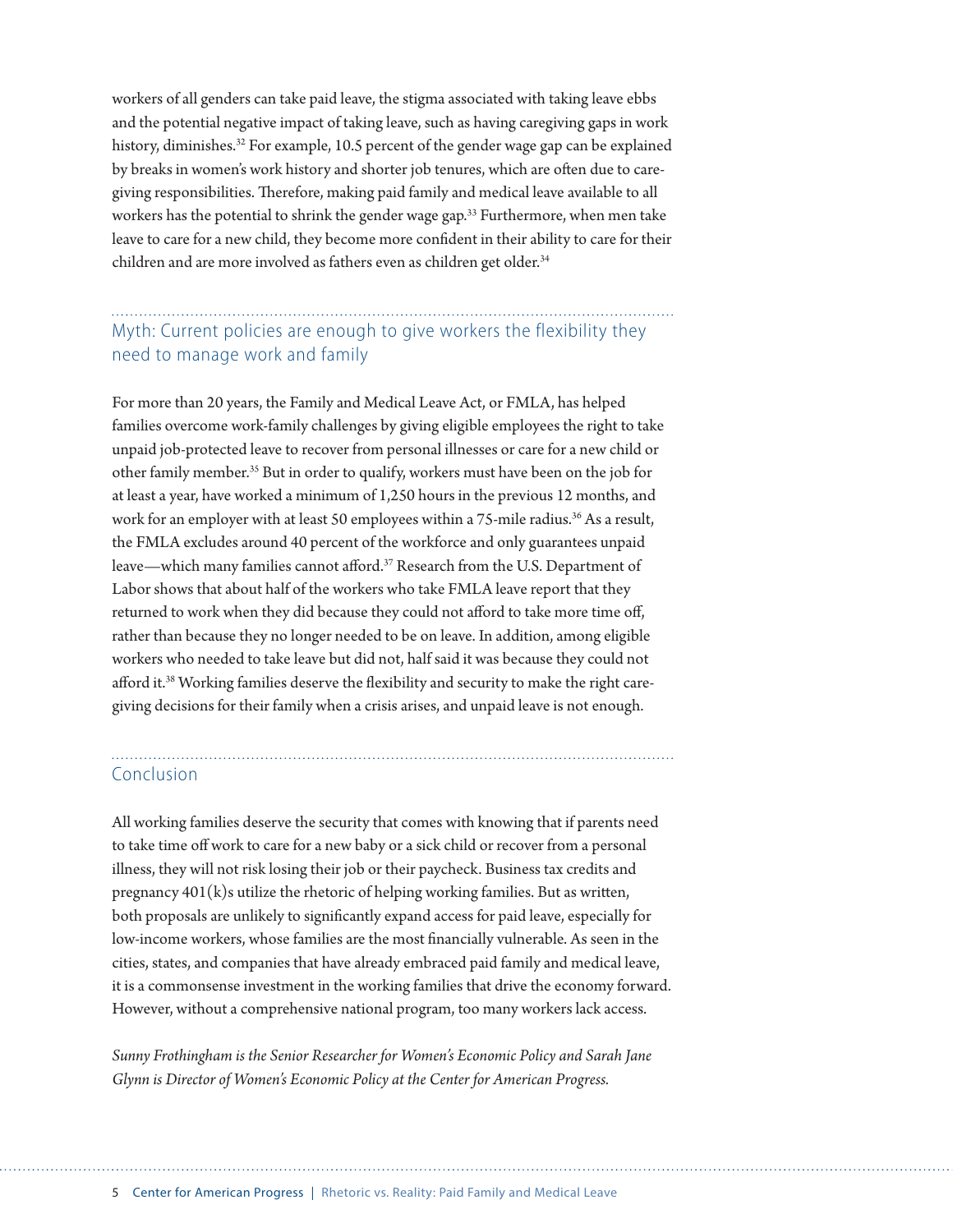#### Endnotes

- 1 Rebecca Ray, Milla Sanes, and John Schmitt, "No-Vacation Nation Revisited" (Washington: Center for Economic Policy Research, 2013), available at [http://cepr.net/publications/](http://cepr.net/publications/reports/no-vacation-nation-2013) [reports/no-vacation-nation-2013](http://cepr.net/publications/reports/no-vacation-nation-2013); Laura Addati, Naomi Cassirer, and Katherine Gilchrist, "Maternity and paternity at work: Law and practice across the world" (Geneva: International Labour Organization, 2014), available at [http://www.ilo.org/global/publications/ilo-bookstore/](http://www.ilo.org/global/publications/ilo-bookstore/order-online/books/WCMS_242615/lang--en/index.htm) [order-online/books/WCMS\\_242615/lang--en/index.htm;](http://www.ilo.org/global/publications/ilo-bookstore/order-online/books/WCMS_242615/lang--en/index.htm) Danielle Kurtzleben, "Lots Of Other Countries Mandate Paid Leave. Why Not The U.S.?", National Public Radio, July 15, 2015, available at [http://www.npr.org/sections/itsall](http://www.npr.org/sections/itsallpolitics/2015/07/15/422957640/lots-of-other-countries-mandate-paid-leave-why-not-the-us)[politics/2015/07/15/422957640/lots-of-other-countries](http://www.npr.org/sections/itsallpolitics/2015/07/15/422957640/lots-of-other-countries-mandate-paid-leave-why-not-the-us)[mandate-paid-leave-why-not-the-us.](http://www.npr.org/sections/itsallpolitics/2015/07/15/422957640/lots-of-other-countries-mandate-paid-leave-why-not-the-us)
- 2 Bureau of the Census, *2014 American Community Survey 1-Year Estimates: Table S0201* (U.S. Department of Commerce, 2014), available at [http://factfinder.census.gov/bkmk/](http://factfinder.census.gov/bkmk/table/1.0/en/ACS/14_1YR/S0201//popgroup~004|400|451) [table/1.0/en/ACS/14\\_1YR/S0201//popgroup~004|400|451](http://factfinder.census.gov/bkmk/table/1.0/en/ACS/14_1YR/S0201//popgroup~004|400|451).
- 3 Sarah Jane Glynn, "Breadwinning Mothers, Then and Now" (Washington: Center for American Progress, 2014), available at [https://www.americanprogress.org/issues/](https://www.americanprogress.org/issues/labor/report/2014/06/20/92355/breadwinning-mothers-then-and-now) [labor/report/2014/06/20/92355/breadwinning-mothers](https://www.americanprogress.org/issues/labor/report/2014/06/20/92355/breadwinning-mothers-then-and-now)[then-and-now](https://www.americanprogress.org/issues/labor/report/2014/06/20/92355/breadwinning-mothers-then-and-now); The Annie E. Casey Foundation, "Kids Count Data Center: Children Under Age 6 With All Available Parents In The Labor Force," available at [http://datacenter.](http://datacenter.kidscount.org/data/tables/5057-children-under-age-6-with-all-available-parents-in-the-labor-force#detailed/1/any/false/868,867,133,38,35/any/11472,11473) [kidscount.org/data/tables/5057-children-under-age-6-with](http://datacenter.kidscount.org/data/tables/5057-children-under-age-6-with-all-available-parents-in-the-labor-force#detailed/1/any/false/868,867,133,38,35/any/11472,11473)[all-available-parents-in-the-labor-force#detailed/1/any/](http://datacenter.kidscount.org/data/tables/5057-children-under-age-6-with-all-available-parents-in-the-labor-force#detailed/1/any/false/868,867,133,38,35/any/11472,11473) [false/868,867,133,38,35/any/11472,11473](http://datacenter.kidscount.org/data/tables/5057-children-under-age-6-with-all-available-parents-in-the-labor-force#detailed/1/any/false/868,867,133,38,35/any/11472,11473) (last accessed August 2016).
- 4 *Strong Families Act*, S. 2354, 114 Cong. 1 sess. (Government Printing Office, 2015), available at [https://www.congress.](https://www.congress.gov/bill/114th-congress/senate-bill/2354) [gov/bill/114th-congress/senate-bill/2354](https://www.congress.gov/bill/114th-congress/senate-bill/2354).
- 5 Anna Chu, Kristen Ellingboe, and Sarah Jane Glynn, "1 Step Forward, 2 Steps Back" (Washington: Center for American Progress Action Fund, 2015), available at [https://](https://www.americanprogressaction.org/issues/economy/reports/2015/10/27/124299/1-step-forward-2-steps-back) [www.americanprogressaction.org/issues/economy/](https://www.americanprogressaction.org/issues/economy/reports/2015/10/27/124299/1-step-forward-2-steps-back) [reports/2015/10/27/124299/1-step-forward-2-steps-back](https://www.americanprogressaction.org/issues/economy/reports/2015/10/27/124299/1-step-forward-2-steps-back); Sarah Hamersma, "The Work Opportunity and Welfare-to-Work Tax Credits" (Washington: Urban-Brookings Tax Policy Center, 2005), available at [http://www.urban.org/sites/](http://www.urban.org/sites/default/files/alfresco/publication-pdfs/311233-The-Work-Opportunity-and-Welfare-to-Work-Tax-Credits.PDF) [default/files/alfresco/publication-pdfs/311233-The-Work-](http://www.urban.org/sites/default/files/alfresco/publication-pdfs/311233-The-Work-Opportunity-and-Welfare-to-Work-Tax-Credits.PDF)[Opportunity-and-Welfare-to-Work-Tax-Credits.PDF](http://www.urban.org/sites/default/files/alfresco/publication-pdfs/311233-The-Work-Opportunity-and-Welfare-to-Work-Tax-Credits.PDF); Erin L. Kelly, "The Strange History of Employer-Sponsored Child Care: Interested Actors, Uncertainty, and the Transformation of Law in Organizational Fields," *American Journal of Sociology* 109 (3) (2003): 606–649, available at [https://www.soc.](https://www.soc.umn.edu/~elkelly/Kelly2003CCAJS.pdf) [umn.edu/~elkelly/Kelly2003CCAJS.pdf.](https://www.soc.umn.edu/~elkelly/Kelly2003CCAJS.pdf)
- 6 Lorena O'Neil, "Conservative feminists find their voice," *USA Today*, July 25, 2014, available at [http://www.usatoday.](http://www.usatoday.com/story/news/nation/2014/07/24/ozyconservative-feminists/13087747/) [com/story/news/nation/2014/07/24/ozyconservative-fem](http://www.usatoday.com/story/news/nation/2014/07/24/ozyconservative-feminists/13087747/)[inists/13087747/](http://www.usatoday.com/story/news/nation/2014/07/24/ozyconservative-feminists/13087747/); Robert VerBruggen, "A 401(k) for Parental Leave?", Real Clear Policy, June 16, 2015, available at [http://](http://www.realclearpolicy.com/blog/2015/06/16/a_401k_for_parental_leave_1333-2.html) [www.realclearpolicy.com/blog/2015/06/16/a\\_401k\\_for\\_pa](http://www.realclearpolicy.com/blog/2015/06/16/a_401k_for_parental_leave_1333-2.html)[rental\\_leave\\_1333-2.html](http://www.realclearpolicy.com/blog/2015/06/16/a_401k_for_parental_leave_1333-2.html); Independent Women's Forum, "Working for Women: A Modern Agenda for Improving Women's Lives" (2016), available at [http://pdf.iwf.org/Work](http://pdf.iwf.org/Working_for_Women.pdf)ing for Women.pdf.
- 7 Independent Women's Forum, "Working for Women."
- 8 Sarah Jane Glynn, Heather Boushey, and Peter Berg, "Who Gets Time Off?: Predicting Access to Paid Leave and Workplace Flexibility"(Washington: Center for American Progress, 2016), available at [https://www.americanprogress.org/](https://www.americanprogress.org/issues/labor/report/2016/04/26/134824/who-gets-time-of/) [issues/labor/report/2016/04/26/134824/who-gets-time-of/.](https://www.americanprogress.org/issues/labor/report/2016/04/26/134824/who-gets-time-of/)
- 9 Sunny Frothingham and others, "Strengthening the Child Tax Credit Would Provide Greater Economic Stability for Millennial Parents" (Washington: Center for American Progress, 2015), available at [https://www.americanprogress.org/](https://www.americanprogress.org/issues/poverty/report/2015/08/27/120072/strengthening-the-child-taxcredit-would-provide-greater-economic-stability-formillennial-parents/) [issues/poverty/report/2015/08/27/120072/strengthening](https://www.americanprogress.org/issues/poverty/report/2015/08/27/120072/strengthening-the-child-taxcredit-would-provide-greater-economic-stability-formillennial-parents/)[the-child-taxcredit-would-provide-greater-economic](https://www.americanprogress.org/issues/poverty/report/2015/08/27/120072/strengthening-the-child-taxcredit-would-provide-greater-economic-stability-formillennial-parents/)[stability-formillennial-parents/](https://www.americanprogress.org/issues/poverty/report/2015/08/27/120072/strengthening-the-child-taxcredit-would-provide-greater-economic-stability-formillennial-parents/).

10 Alex Rowell and Brendan Duke, "Why Conservatives' Plans for Pregnancy 401(k)s Fall Short," TalkPoverty, available at [https://talkpoverty.org/2016/04/21/conservatives-plan](https://talkpoverty.org/2016/04/21/conservatives-plan-pregnancy-401ks-falls-short)[pregnancy-401ks-falls-short.](https://talkpoverty.org/2016/04/21/conservatives-plan-pregnancy-401ks-falls-short)

- 11 Center for American Progress and National Partnership for Women & Families, "Key Features of a Paid Family and Medical Leave Program that Meets the Needs of Working Families" (2014), available at [https://www.americanprogress.](https://www.americanprogress.org/issues/labor/report/2014/12/01/102244/key-features-of-a-paid-familyand-medical-leave-program-that-meets-the-needs-ofworking-families) [org/issues/labor/report/2014/12/01/102244/key-features](https://www.americanprogress.org/issues/labor/report/2014/12/01/102244/key-features-of-a-paid-familyand-medical-leave-program-that-meets-the-needs-ofworking-families)[of-a-paid-familyand-medical-leave-program-that-meets](https://www.americanprogress.org/issues/labor/report/2014/12/01/102244/key-features-of-a-paid-familyand-medical-leave-program-that-meets-the-needs-ofworking-families)[the-needs-ofworking-families.](https://www.americanprogress.org/issues/labor/report/2014/12/01/102244/key-features-of-a-paid-familyand-medical-leave-program-that-meets-the-needs-ofworking-families)
- 12 Sarah Jane Glynn, "Administering Paid Family and Medical Leave: Learning from International and Domestic Examples" (Washington: Center for American Progress, 2015), available at [https://www.americanprogress.org/issues/labor/](https://www.americanprogress.org/issues/labor/report/2015/11/19/125769/administering-paid-family-and-medical-leave) [report/2015/11/19/125769/administering-paid-family-and](https://www.americanprogress.org/issues/labor/report/2015/11/19/125769/administering-paid-family-and-medical-leave)[medical-leave.](https://www.americanprogress.org/issues/labor/report/2015/11/19/125769/administering-paid-family-and-medical-leave)
- 13 *Family and Medical Insurance Leave Act*, H. Rept. 1439, 114 Cong. 1 sess. (Government Printing Office, 2015), available at [https://www.congress.gov/bill/114th-congress/house](https://www.congress.gov/bill/114th-congress/house-bill/1439/)[bill/1439/](https://www.congress.gov/bill/114th-congress/house-bill/1439/); *Family and Medical Insurance Leave Act*, S. 786, 114 Cong. 1 sess. (Government Printing Office, 2015), available at [https://www.congress.gov/bill/114th-congress/](https://www.congress.gov/bill/114th-congress/senate-bill/786) [senate-bill/786.](https://www.congress.gov/bill/114th-congress/senate-bill/786)
- 14 Heather Boushey, Ann O'Leary, and Alexandra Mitukiewicz, "The Economic Benefits of Family and Medical Leave Insurance" (Washington: Center for American Progress, 2013), available at [https://cdn.americanprogress.org/wp-content/](https://cdn.americanprogress.org/wp-content/uploads/2013/12/PaidFamLeave-brief.pdf) [uploads/2013/12/PaidFamLeave-brief.pdf](https://cdn.americanprogress.org/wp-content/uploads/2013/12/PaidFamLeave-brief.pdf).
- 15 U.S. Department of Labor, "The Cost of Doing Nothing" (2015), available at [https://www.dol.gov/featured/paid](https://www.dol.gov/featured/paidleave/cost-of-doing-nothing-report.pdf)[leave/cost-of-doing-nothing-report.pdf](https://www.dol.gov/featured/paidleave/cost-of-doing-nothing-report.pdf); Charles L. Baum and Christopher J. Ruhm, "The Effects of Paid Leave in California on Labor Market Outcomes." Working Paper 19741 (National Bureau of Economic Research, 2013), available at [http://www.nber.org/papers/w19741;](http://www.nber.org/papers/w19741) Linda Houser and Thomas P. Vartanian, "Pay Matters: The Positive Economic Impacts of Paid Family Leave for Families, Businesses and the Public" (Rutgers, NJ: Center for Women and Work, 2012), available at [http://smlr.rutgers.edu/paymatters-cwwreport](http://smlr.rutgers.edu/paymatters-cwwreport-january2012)[january2012](http://smlr.rutgers.edu/paymatters-cwwreport-january2012); Linda Houser and Thomas P. Vartanian, "Policy Matters: Public Policy, Paid Leave for New Parents, and Economic Security for U.S. Workers" (Rutgers, NJ: Center for Women and Work, 2012), available [http://www.national](http://www.nationalpartnership.org/research-library/work-family/other/policy-matters.pdf)[partnership.org/research-library/work-family/other/policy](http://www.nationalpartnership.org/research-library/work-family/other/policy-matters.pdf)[matters.pdf](http://www.nationalpartnership.org/research-library/work-family/other/policy-matters.pdf).
- 16 U.S. Department of Labor, "The Cost of Doing Nothing."
- 17 Jane Farrell and Sarah Jane Glynn, "The FAMILY Act: Facts and Frequently Asked Questions" (Washington: Center for American Progress, 2013), available at [https://www.ameri](https://www.americanprogress.org/issues/labor/report/2013/12/12/81037/the-family-act-facts-and-frequently-asked-questions/)[canprogress.org/issues/labor/report/2013/12/12/81037/](https://www.americanprogress.org/issues/labor/report/2013/12/12/81037/the-family-act-facts-and-frequently-asked-questions/) [the-family-act-facts-and-frequently-asked-questions/.](https://www.americanprogress.org/issues/labor/report/2013/12/12/81037/the-family-act-facts-and-frequently-asked-questions/)
- 18 Boushey, O'Leary, and Mitukiewicz, "The Economic Benefits of Family and Medical Leave Insurance."
- 19 Sue Wojcicki, "Paid Maternity Leave Is Good for Business," *The Wall Street Journal*, December 16, 2014, available at [http://www.wsj.com/articles/susan-wojcicki-paid-materni](http://www.wsj.com/articles/susan-wojcicki-paid-maternity-leave-is-good-for-business-1418773756)[ty-leave-is-good-for-business-1418773756.](http://www.wsj.com/articles/susan-wojcicki-paid-maternity-leave-is-good-for-business-1418773756)
- 20 National Partnership for Women & Families, "State Paid Family Leave Insurance Laws" (2016), available at [http://www.](http://www.nationalpartnership.org/research-library/work-family/paid-leave/state-paid-family-leave-laws.pdf) [nationalpartnership.org/research-library/work-family/paid](http://www.nationalpartnership.org/research-library/work-family/paid-leave/state-paid-family-leave-laws.pdf)[leave/state-paid-family-leave-laws.pdf](http://www.nationalpartnership.org/research-library/work-family/paid-leave/state-paid-family-leave-laws.pdf).
- 21 Glynn, "Administering Paid Family and Medical Leave"; Eileen Appelbaum and Ruth Milkman, "Leaves That Pay: Employer and Worker Experiences with Paid Family Leave in California" (Washington: Center for Economic and Policy Research, 2011), available at [http://www.cepr.net/docu](http://www.cepr.net/documents/publications/paid-family-leave-1-2011.pdf)[ments/publications/paid-family-leave-1-2011.pdf](http://www.cepr.net/documents/publications/paid-family-leave-1-2011.pdf).